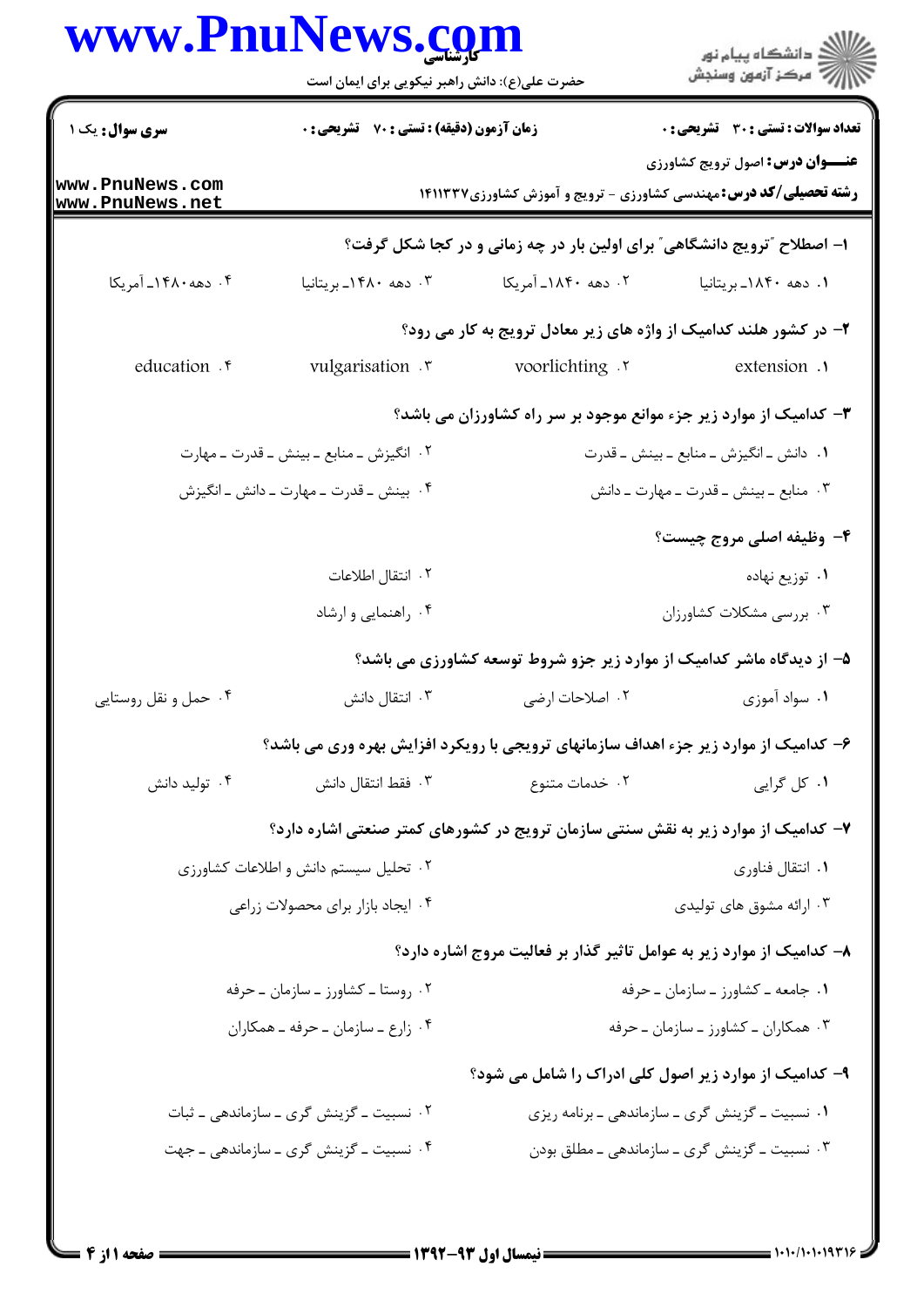|                                    | www.PnuNews.com<br>حضرت علی(ع): دانش راهبر نیکویی برای ایمان است                                                         |                                                                               | ر<br>پر دانشگاه پيام نور<br>پر مرکز آزمون وسنجش                                                                    |  |
|------------------------------------|--------------------------------------------------------------------------------------------------------------------------|-------------------------------------------------------------------------------|--------------------------------------------------------------------------------------------------------------------|--|
| <b>سری سوال : ۱ ی</b> ک            | زمان آزمون (دقیقه) : تستی : 70 گتشریحی : 0                                                                               |                                                                               | تعداد سوالات : تستى : 30 ٪ تشريحي : 0                                                                              |  |
| www.PnuNews.com<br>www.PnuNews.net |                                                                                                                          |                                                                               | <b>عنــوان درس:</b> اصول ترویج کشاورزی<br><b>رشته تحصیلی/کد درس:</b> مهندسی کشاورزی - ترویج و آموزش کشاورزی14۱۱۳۳۷ |  |
|                                    | ∙ا− عبارت ″ کنشی که به یک نتیجه مطلوب منجر می شود به احتمال زیاد در شرایط مشابه تکرار می شود″ به کدام مورد زیر           |                                                                               | اشاره دارد؟                                                                                                        |  |
| ۰۴ بازخورد                         | ۰۳ قانون اثر                                                                                                             | ۰۲ خود اتکایی                                                                 | ۰۱ پاداش و تنبیه                                                                                                   |  |
|                                    |                                                                                                                          |                                                                               | <b>۱۱</b> - مولفه های نگرش عبارتند از:                                                                             |  |
|                                    | ۰۲ دانش ـ احساسات ــ میل به واکنش ــ انگیزه                                                                              |                                                                               | ۰۱ دانش ـ احساسات ـ میل به واکنش                                                                                   |  |
|                                    | ۰۴ دانش ـ احساسات ـ انگیزه                                                                                               |                                                                               | ۰۳ احساسات ــ میل به واکنش ــ انگیزه                                                                               |  |
|                                    | 12- عبارت ″ به شدت تحت تاثير انتظارات و الدين و يا دوستان بودن″ به چه عبارتي تعريف مي شود؟                               |                                                                               |                                                                                                                    |  |
| ۰۴ نگرش شخصی                       | ۰۳ هنجارهای اجتماعی                                                                                                      | ۰۲ هنجارهای ذهنی                                                              | ۰۱ هنجارهای عمومی                                                                                                  |  |
|                                    |                                                                                                                          | ۱۳- فرآیند پذیرش به ترتیب شامل کدام مراحل می باشد؟                            |                                                                                                                    |  |
|                                    | ۰۲ علاقه ـ ارزیابی ـ آزمایش ـ بازخورد ـ آزمایش                                                                           |                                                                               | ۰۱ آگاهی ـ علاقه ـ ارزيابي ـ آزمايش ـ بازخورد                                                                      |  |
|                                    | ۰۴ آگاهی ـ ارزیابی ـ آزمایش ـ بازخورد ـ علاقه                                                                            |                                                                               | ۰۳ آگاهی ـ علاقه ـ ارزیابی ـ آزمایش ـ پذیرش                                                                        |  |
|                                    | ۱۴- در فرآیند پذیرش یک نوآوری، زودپذیران چند درصد گروه های پذیرنده را شامل می شود؟                                       |                                                                               |                                                                                                                    |  |
| ۰۴ درصد                            | ۰۳ - ۱۳/۵ درصد                                                                                                           | ۰۲ درصد                                                                       | ۰۱ ۲/۵ درصد                                                                                                        |  |
|                                    | ۱۵- توجه به ارزشها و باورهای فرهنگی ـ اجتماعی در کدامیک از ویژگی های نوآوری لحاظ می شود؟                                 |                                                                               |                                                                                                                    |  |
| ۰۴ آزمایش پذیری                    | ۰۳ پیچیدگ <i>ی</i>                                                                                                       | ۰۲ سازگاری                                                                    | ۰۱ مزیت نسبی                                                                                                       |  |
|                                    | ۱۶– عبارت" آنچه از طریق تبلیغات به ما گفته می شود ممکن است به خاطر بیاوریم ولی ضرورتاً شاید به آنها اعتقاد <u>نداشته</u> |                                                                               | باشیم ؒ به کدام مورد زیر اشاره دارد؟                                                                               |  |
| ۰۴ يادأوري انتخابي                 | ۰۳ پذیرش انتخابی                                                                                                         | ۰۲ درک انتخابی                                                                | ٠١. توجه انتخاب                                                                                                    |  |
|                                    |                                                                                                                          | ۱۷– سه حالت اصلی در توسعه سریع متون ارتباط جمعی کدام است؟                     |                                                                                                                    |  |
|                                    |                                                                                                                          | ۰۱ افزایش در مقیاس ــ کاهش در مقیاس ــ فردی کردن اطلاعات                      |                                                                                                                    |  |
|                                    |                                                                                                                          | ۰۲ افزایش در مقیاس ــ کاهش در مقیاس ــ جمعی کردن اطلاعات                      |                                                                                                                    |  |
|                                    |                                                                                                                          | ۰۳ افزایش در مقیاس ــ کاهش در مقیاس ــ خلاصه کردن اطلاعات                     |                                                                                                                    |  |
|                                    |                                                                                                                          | ۰۴ افزایش در مقیاس ــ کاهش در مقیاس ــ توسعه اطلاعات                          |                                                                                                                    |  |
|                                    |                                                                                                                          | ۱۸- مهمترین رسانه ارتباط جمعی برای کشاورزان کمتر صنعتی کدام مورد زیر می باشد؟ |                                                                                                                    |  |
| ۰۴ نمایشگاه                        | ۰۳ منابع چاپی                                                                                                            | ۰۲ راديو                                                                      | ۰۱ تلويزيون                                                                                                        |  |
| <b>= صفحه 2 از 4</b>               |                                                                                                                          |                                                                               | $\frac{1}{2}$ 1.1./1.1.19319                                                                                       |  |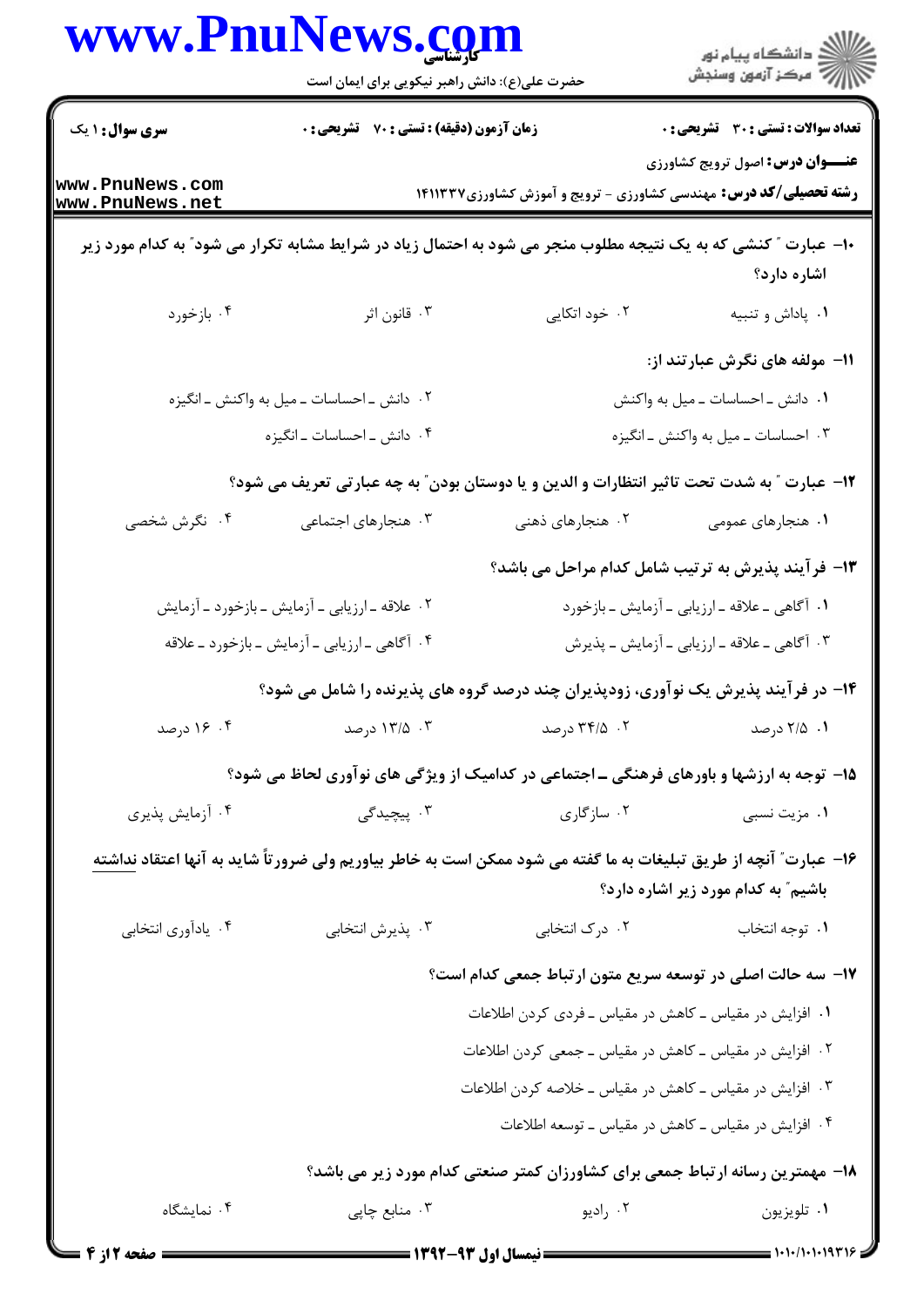| www.PnuNews.com        |                                                  |                                              |
|------------------------|--------------------------------------------------|----------------------------------------------|
|                        | حضرت علی(ع): دانش راهبر نیکویی برای ایمان است    |                                              |
| <b>سری سوال : ۱ یک</b> | <b>زمان آزمون (دقیقه) : تستی : 70 گشریحی : 0</b> | <b>تعداد سوالات : تستی : 30 ٪ تشریحی : 0</b> |

**رشته تحصیلی/کد درس:** مهندسی کشاورزی - ترویج و آموزش کشاورزی14۱۱۳۳۷ 1۹– کدامیک از موارد زیر از ویژگی های کانالهای بین فردی می باشد؟ - 
1I -QK1) @9 [6(1 D -, 4 -۰۲ جریان پیام دو سویه ( ۱**۲ میلادی) به این استفاده به این استفاده به این** استفاده استفاده استفاده استفاده استفاد ۰۴ بازخورد کم ۰۴ هزینه سرانه کم مسافت کمبر است. می شود که بران می شود که بران می شود که بران می شود که بران می شود که بران م<br>تاریخچه بران می شود که بران می شود که بران می شود که بران می شود که بران می شود که بران می شود که بران می شود **۲۰** کدامیک در مزارع نمایشی یا در زمین های نمایشی برگزار می شود؟ ۰۴ نمایش میدانی ۰۳ نمایش عملی W  +
 C - ' . . . . ۰**۱** نمایش طریقه **21- گروه های بحث شامل گروه های چند نفری می باشند؟** Dl d 6 d Dl 6 d Dl 6 Dl 6 d ' . . . . **۲۲**- مراحل الگوی مشارکتی به ترتیب شامل کدام موارد زیر است؟ **[www.PnuNews.com](http://pnunews.com) [www.PnuNews.net](http://pnunews.net)**

1. مشخص کردن مشکل ــ جستجو برای راه حل ــ برگزیدن یک راه حل ــ اجرا ۲. جستجو برای راه حل ــ برگزیدن یک راه حل ــ ارزیابی ــ اجرا ۰۳ مشخص کردن مشکل ــ جستجو برای راه حل ــ برگزیدن یک راه حل ــ ارزیابی ۰۴ مشخص کردن مشکل ــ جستجو برای راه حل ــ برگزیدن یک راه حل ــ بازخورد

**عنـــوان درس:** اصول ترويج كشاورزي

۲۳- پنجمین سطح قضاوت برای ارزشیابی یک برنامه ترویجی کدام است؟ ۰۲ اجرای برنامه توسط مروج کشاورزی ۰**۱** پیامدهای اجتماعی استفاده و استفاده استفاده استفاده بود استفادهای اجتماعی استفاده استفاده استفاده استفاده استفاده ۰۴ انگیزش و هنجارهای گروهی 01 '( 2 = .0 p+1 q^A ( '1 r6 . .

۲۴– کدامیک از موارد زیر جزء یکی از انواع ارزشیابی تکوینی تلقی می شود؟

۰۴ ارزشیابی نهایی B4(1 @V a>6 @ ' . . . . ۰۲ يس آزمون ۰۱ پیش آزمون

7۵– سازمانهای غیردولتی NGO کدامیک از رهیافت های زیر را بیشتر مورد استفاده قرار می دهند؟

۰۴ مسافت تخصصے کالا**)** ۰۳ میافت عمومی ( @?( > ZM ' . . . . رهيافت متعارف مسلم ۲۰ ره

۲۶- اولین سازمانهای کشاورزان درکجا و در چه زمانی به وجود آمد؟

+ \_ : A d \_=(1 + ۰۱ اروپا ــ ۱۵۰ سال پیش ِ هستند است کند از میشود که استان به شود کند استان که استان که در استان که از میشود که + \_ : A d + \_ : A d . .